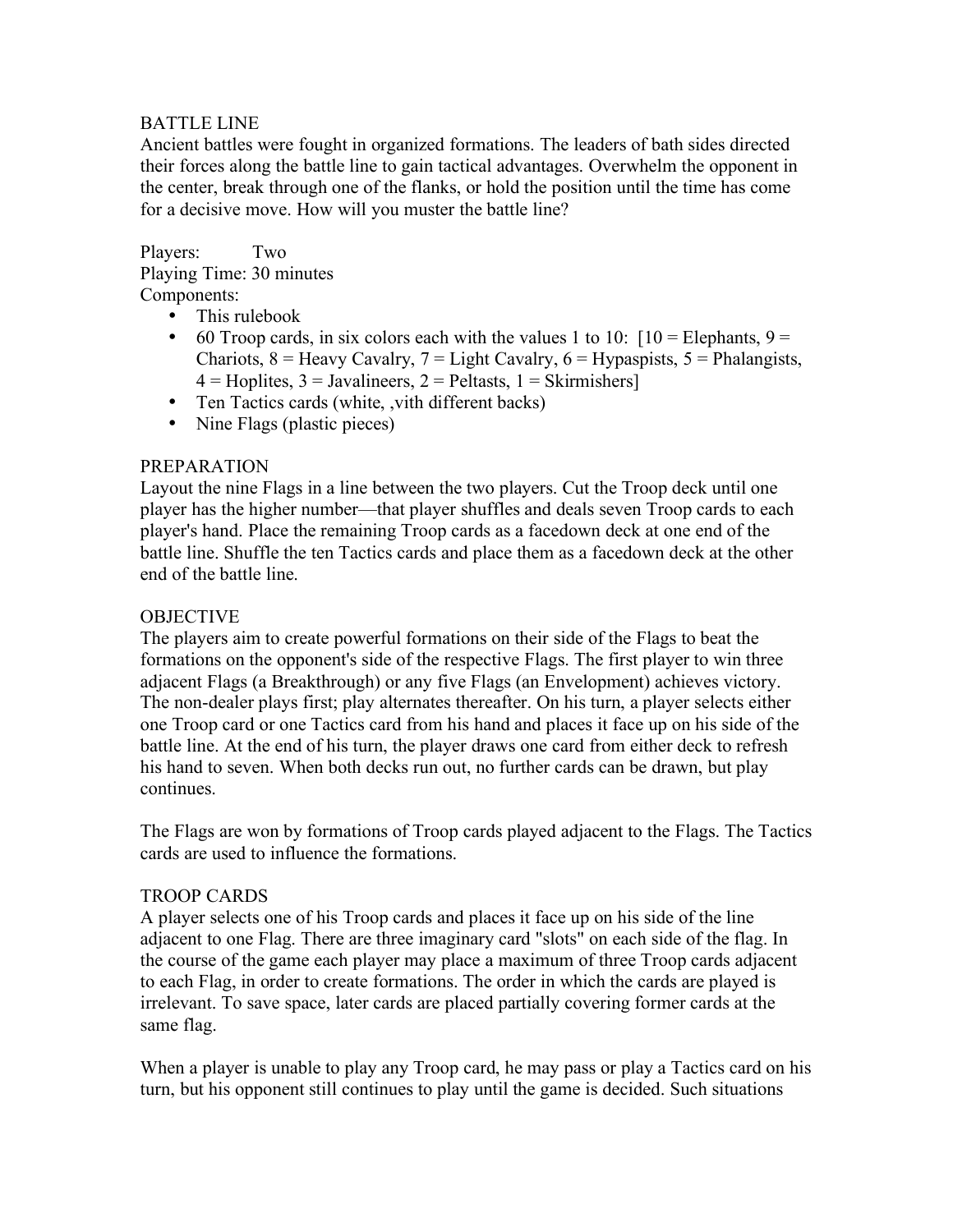may occur in two ways: a player may have filled all his available slots on his side of the battle line, or a player may have only Tactics cards in his hand.

## FORMATIONS

The different formations from highest to lowest are:

- **Wedge**: Three cards of the **same color** with **consecutive values**. [R4][R5][R3]
- **Phalanx**: Three cards of the **same value**. [Y8][R8][G8]
- **Battalion Order**: Three cards of the **same color**. [B2][B7][B4]
- **Skirmish Line**: Three cards with **consecutive values**. [Y4][R6][G5]
- **Host**: Any other formation. [Y5][B5][G3]

When comparing two formations in the same category, the formation with the **higher sum** of all three card values is higher than the opposing formation.

This Red Battahon [R4][R6][R3] beats this Blue Battalion [B7][B1][B3]

If the two involved sums are equal, the formations are tied (see the Flags section below for resolution of ties).

This Host [Y7][B2][G1] is tied with this Host [Y3][B3][G4]

# **FLAGS**

On his turn and before drawing his card from the deck, a player may claim one or more Flags. In order to do so, he must have a completed formation of three cards on his side of the Flag, and he must be able to prove that Troop cards on the opponent's side of the Flag cannot beat this formation.

If the opponent's side also contains three cards, the situation is obvious. If the opponent'> side contains less than three cards, the claiming player must prove that the opponent will not be able to create a winning formation, regardless of what **Troop** cards the opponent might play. For this purpose, the player may use the open information from the layout to show that certain cards are no longer available. The player may not use any information from his own hand. Unplayed Tactics cannot prevent a Flag claim.

If the formations on either side of a Flag arc tied or at best could be tied, then the player who played (or would play) the last card into the formations loses the Flag. His opponent may claim it on his next turn.

- This Wedge [R4][R5][R3] beats this Phalanx [Y8][R8][G8] to claim Flag.
- This Phalanx [Y2][R2][G2] beats [R7][G6] to claim Flag.
- This Wedge [R4][R5][R3] beats this [B8] to claim Flag, if the Blue 7 and Blue 10 have been played.

When a player successfully claims a Flag, he takes the Flag and moves it to his side, beyond the cards that he played. Then neither player may place further cards adjacent to that Flag, nor may any Tactics card affect those card\$.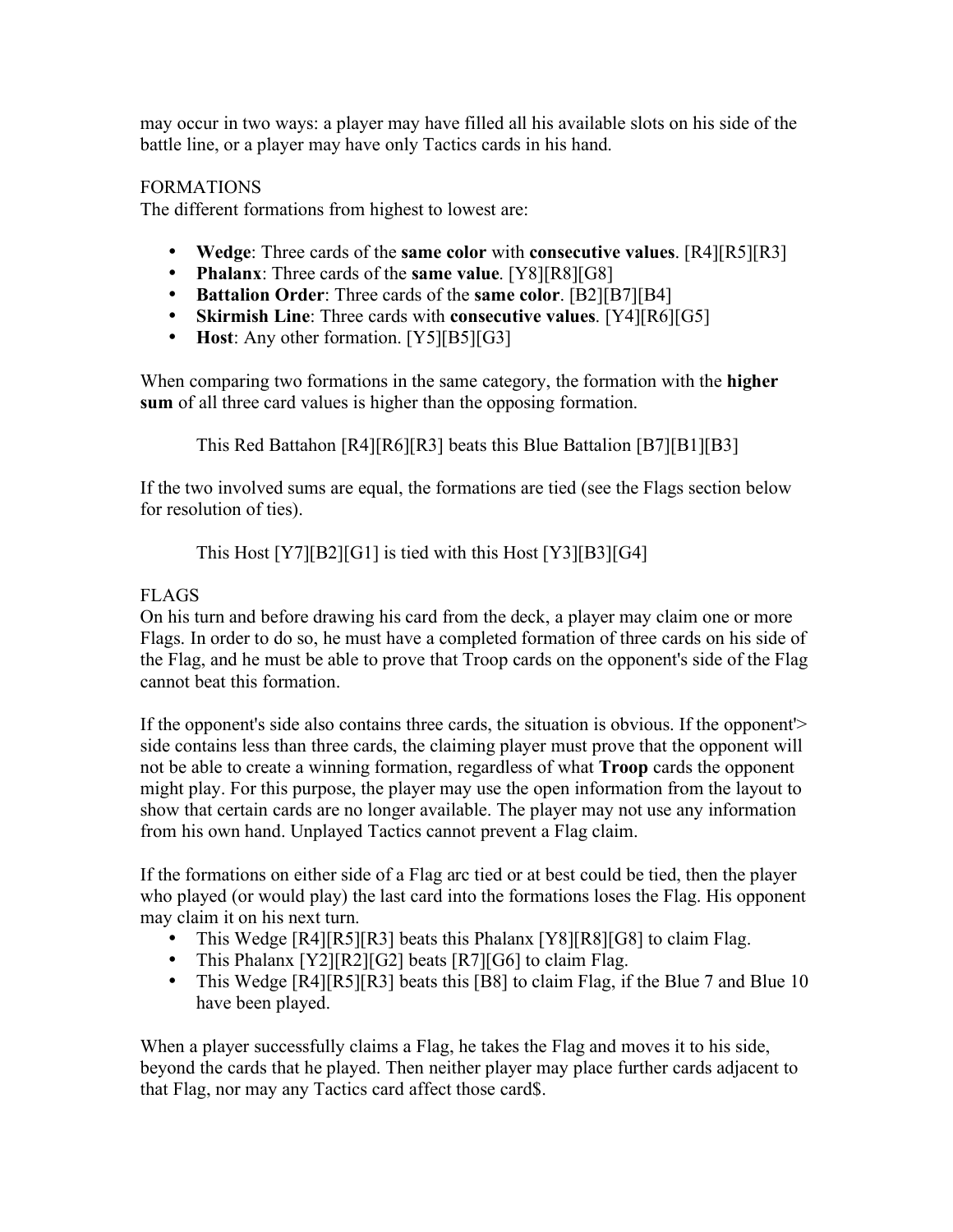# TACTICS CARDS

There are ten Tactics cards. Tactics cards are played instead of Troop cards to influence the formations. A player may hold as many Tactics cards as he wishes within his hand size of seven, but may never play more than one more than his opponent has played. That means, a player can always play a Tactics card unless he has already played more than his opponent. Each Tactics card has a special function and belongs to one of the following three categories.

## **1. Morale Tactics**

These cards are played into the player's layout in place of, and in a similar way to, Troop cards:

• **Leader (Alexander, Darius):** The Leaders are wild cards. Play a Leader like any Troop card, but define the color and value when the Flag is resolved. For example, you have a Blue 8 in your layout. If you add a Leader, it gives you the option of adding a Blue 6, 7, 9 or 10 to make a Wedge, or an 8 to form a Phalanx. Each player may only have one Leader on his side of the battle line. If drawn, a second Leader remains unplayable in the player's hand until the end of the game.

• **Companion Cavalry:** Play this card like any Troop card of value 8, but define its color when the Flag is resolved.

• **Shield Bearers:** Play this card like any Troop card, but define its color and its value not larger than 3 when the Flag is resolved.

## **2. Environment Tactics**

These cards are played face up on the player's near side of an unclaimed Flag, so that there is enough space for the Troop cards to be placed next to the Flag.

Once played, the Tactics cards stay in their position until the end of the game.

• **Fog:** The fog card disables all formations, and the Flag is merely decided on the basis of the total value of cards on each side.

• **Mud:** The claim for this Flag is now based on four cards on either side, so the formations need to be expanded. This makes it particularly difficult to achieve a Wedge or Phalanx.

## **3. Guile Tactics**

These cards are played face up on the player's own side next to the Tactics card deck. All cards played there must be clearly visible and remain there until the end of the game.

• **Scout:** The player draws a total of three cards from one or both decks. Then he chooses any two cards from his hand and places them face down on top of their respective deck or decks.